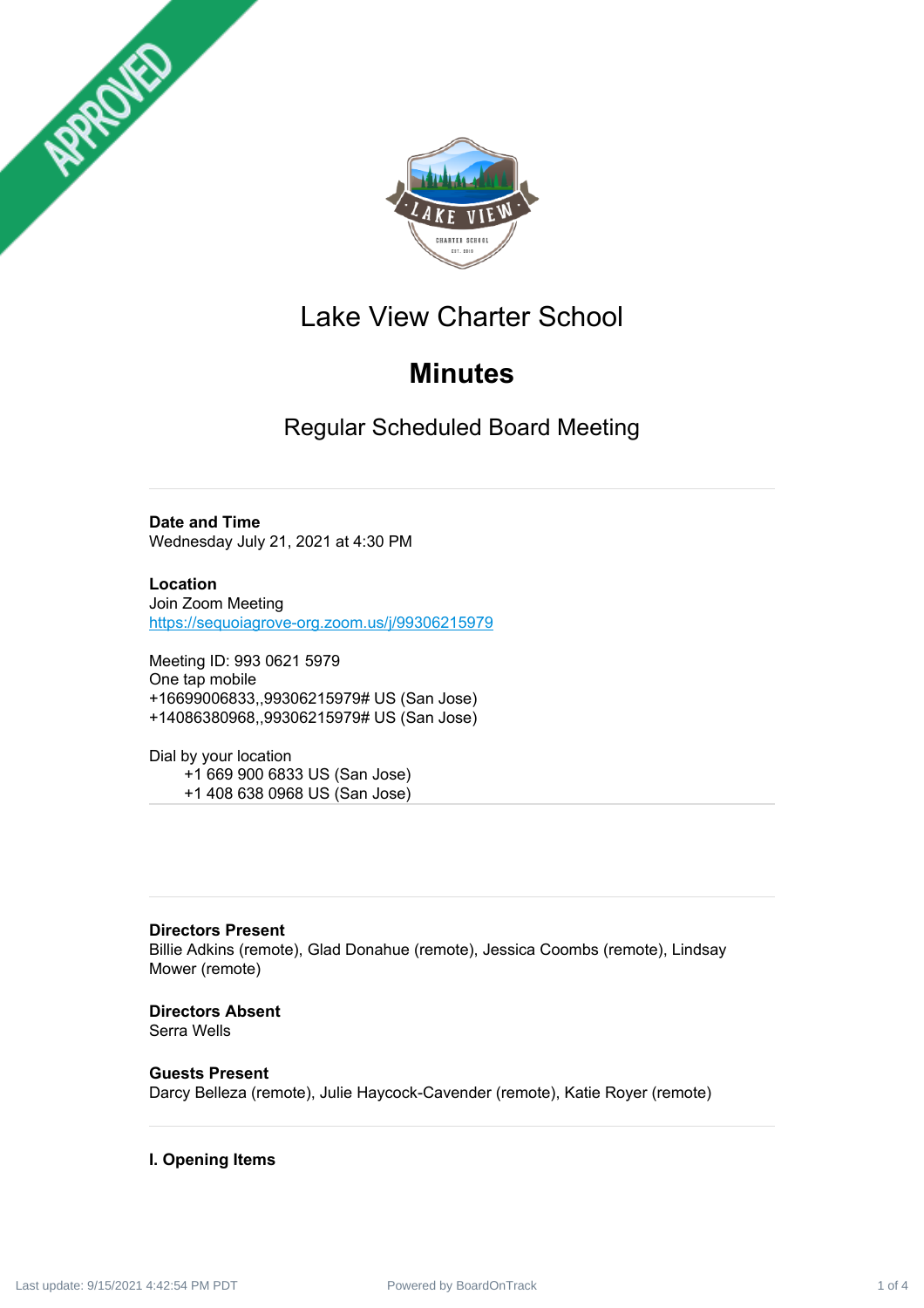#### **A. Record Attendance**

#### **B. Call the Meeting to Order**

Lindsay Mower called a meeting of the board of directors of Lake View Charter School to order on Wednesday Jul 21, 2021 at 4:32 PM.

#### **C. Approval of the Agenda**

Glad Donahue made a motion to Approve the Agenda including tabling of New Vendor Contract, Item 5A. Billie Adkins seconded the motion. The board **VOTED** unanimously to approve the motion.

#### **D. Public Comments**

No public comments.

#### **E. Approve Minutes**

Lindsay Mower made a motion to approve the minutes from Regular Scheduled Board Meeting on 06-14-21. Glad Donahue seconded the motion. The board **VOTED** unanimously to approve the motion. one of 4 Care Studie Impair Scheduled Board of 4 Power Charter Schedule 2 of 4 Care Scheduled Board Charter School - Regular Scheduled Board Charter Scheduled Board Charter Scheduled Board Charter Scheduled Board On Alex

#### **F. Executive Director's Report**

Julie Haycock-Cavender presented the *Executive Director's Report.*

- **Personnel Update** Royce Gough is CEO of Sequoia Grove Charter Alliance (SGCA), Dr. Amanda Johnson is CFO for the Schools, Interim Director of Education Services is Megan Nason.
- New Websites- launched July 1, 2021
- New Legislation- Charter Renewal Extension Ed. Code 47607.4, New Charter Moratorium 47612.7(a), Updated Independent Study Policy and Updated Master Agreements, Synchronous Learning Opportunities, Transitional Kindergarten Changes, AB 104: Immediate
- Enrollment Update- 598 current students of 645 Student Goal
- SGCA- Transition of Services began July 1, 2021, Both North and South buildings are open for staff
- Product Ordering Timeline
- Streamlining Processing to Expedite Processing
- On-Boarding Community Partners (formerly called Vendors)
- Lending Library- Using Follet, Services start October 1, 2021
- Board Vacancies- 1 School Board Member, 1 for CSO Board Member
- Back to School- Teachers return August 2, 2021, Students return August 16, 2021
- Community Support- Summer Edition Newsletter, Park Days, Consumable Curriculum Exchange, Waiting Game Ideas, Free Homeschool Resources

#### **II. Finances**

#### **A. Education Protection Account Budget 2021-22**

Billie Adkins made a motion to approve the Education Protection Account Budget 2021-2022.

Glad Donahue seconded the motion.

Darlington Ahaiwe presented the Education Protection Account Budget 2021- 2022. The board **VOTED** unanimously to approve the motion.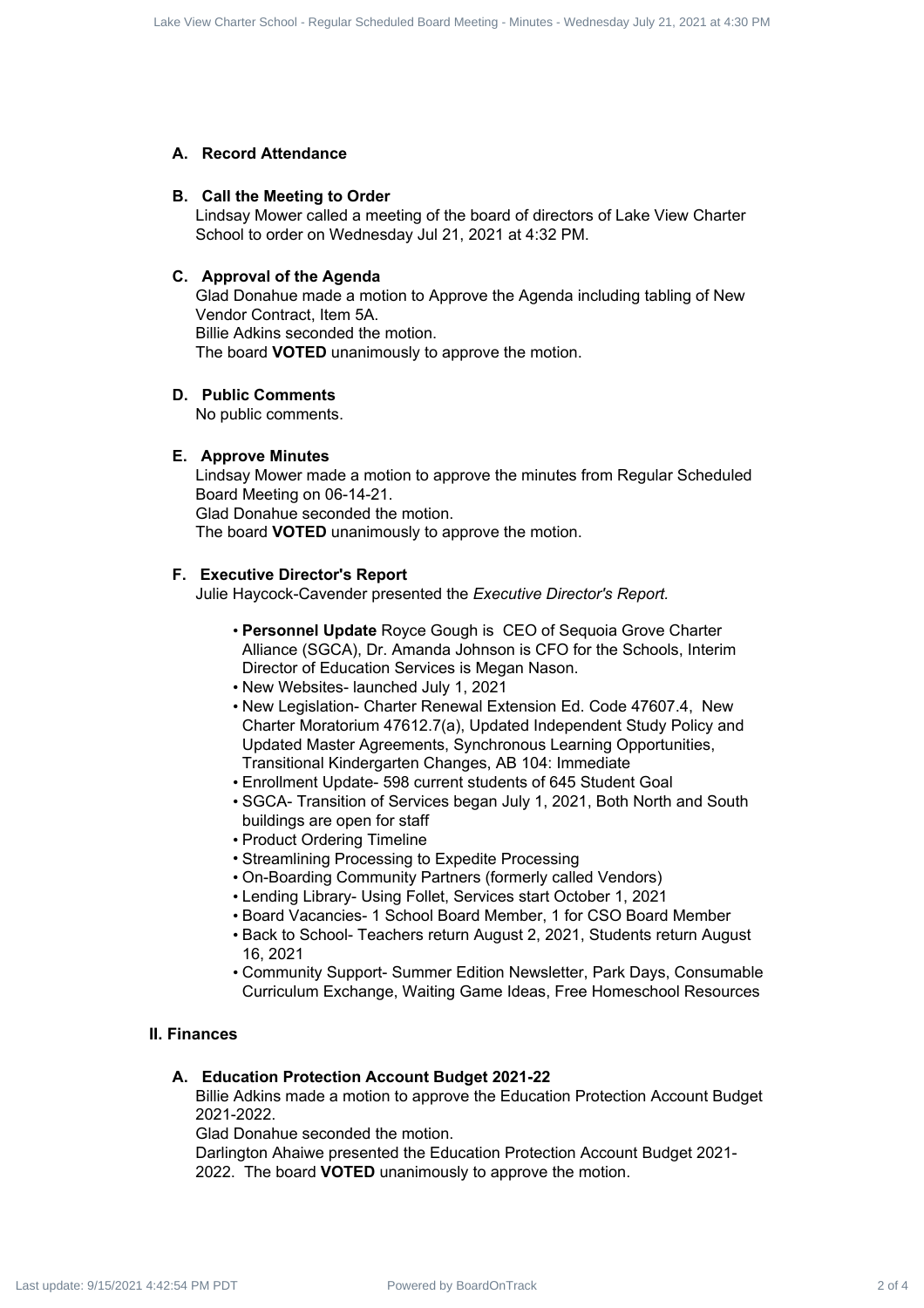#### **III. Operations**

#### **A. Organizational Chart**

Jessica Coombs made a motion to approve the Organizational Chart. Billie Adkins seconded the motion. Julie Haycock-Cavender presented the Organizational Chart.

The board **VOTED** unanimously to approve the motion.

#### **B. Employee Handbook Amendment**

Lindsay Mower made a motion to approve the Employee Handbook Amendment. Billie Adkins seconded the motion. The board **VOTED** unanimously to approve the motion.

#### **IV. Academic Excellence**

**A. New Vendor Contract** Item tabled.

#### **V. Governance**

**A. Upcoming Compliance Items** Julie Haycock-Cavender presented the Upcoming Compliance Calendar.

#### **VI. Closing Items**

**A. Board of Director's Comments & Requests** No comments.

#### **B. Announcement of Next Regular Scheduled Board Meeting** Lindsay Mower announced the Next Regular Scheduled Board Meeting is August 18, 2021 at 4:30 PM.

#### **C. Adjourn Meeting**

Lindsay Mower made a motion to adjourn the Meeting. Billie Adkins seconded the motion. The board **VOTED** unanimously to approve the motion. There being no further business to be transacted, and upon motion duly made, seconded and approved, the meeting was adjourned at 5:10 PM. Contract 3 of 4 Care Studies Scheduled Board 2 of 4 Lake View Charter Schedule Art 2022 of 4 Lake View Charter Schedule Board 2 of 4 Lake View Charter Schedule Board Meeting - The Charter Schedule Board Meeting - The Chart

Respectfully Submitted, Lindsay Mower

Prepared by: Katie Royer

Noted by:

\_\_\_\_\_\_\_\_\_\_\_\_\_\_\_\_\_\_\_ Billie Adkins (Sep 19, 2021 12:49 PDT) [Billie Adkins](https://na2.documents.adobe.com/verifier?tx=CBJCHBCAABAAfvwDuAE21lxjgjX-Zp9R37FaSjBJqJfo)

Board Secretary Public Comment Rules: Members of the public may address the Board on agenda or non-agenda items through the teleconference platform, Zoom. Zoom does not require the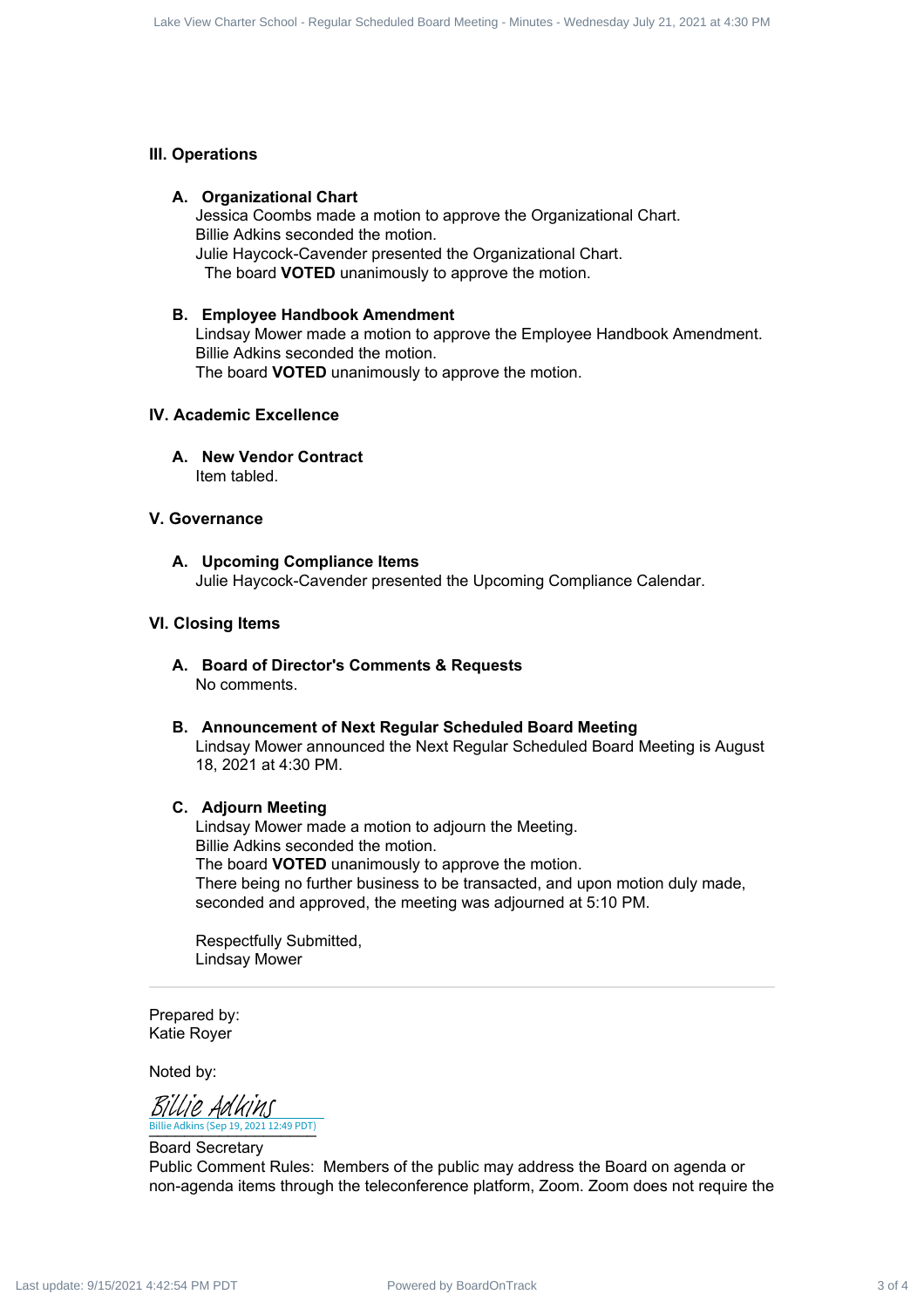members of the public to have an account or login. Please either utilize the chat option to communicate to the administrative team of your desire to address the Board or simply communicate orally your desire to address the Board when the Board asks for public comments. Speakers may be called in the order requests are received. Comments are limited to 2 minutes each, with no more than 15 minutes per single topic. If a member of the public utilizes a translator to address the Board, those individuals are allotted 4 minutes each. If the Board utilizes simultaneous translation equipment in a manner that allows the Board to hear the translated public testimony simultaneously, those individuals are allotted 2 minutes each. By law, the Board is allowed to take action only on items on the agenda. The Board may, at its discretion, refer a matter to school staff or calendar the issue for future discussion.  $\mu$ ardon Contract 4 of 4 Day and the second by Board - Regular School - Regular Schedule Board - Regular School - Regular Schedule Board - Regular Schedule Board - Regular Schedule Board - Regular Schedule Board - Regula

Note: The Governing Board encourages those with disabilities to participate fully in the public meeting process. If you need a disability-related modification or accommodation, including auxiliary aids or services, to participate in the public meeting, please contact the Governing Board Office at (562) 584-0427 at least 48 hours before the scheduled board meeting so every reasonable effort can be made to accommodate you. (Government Code § 54954.2; Americans with Disabilities Act of 1990, § 202 (42 U.S.C. § 12132)).